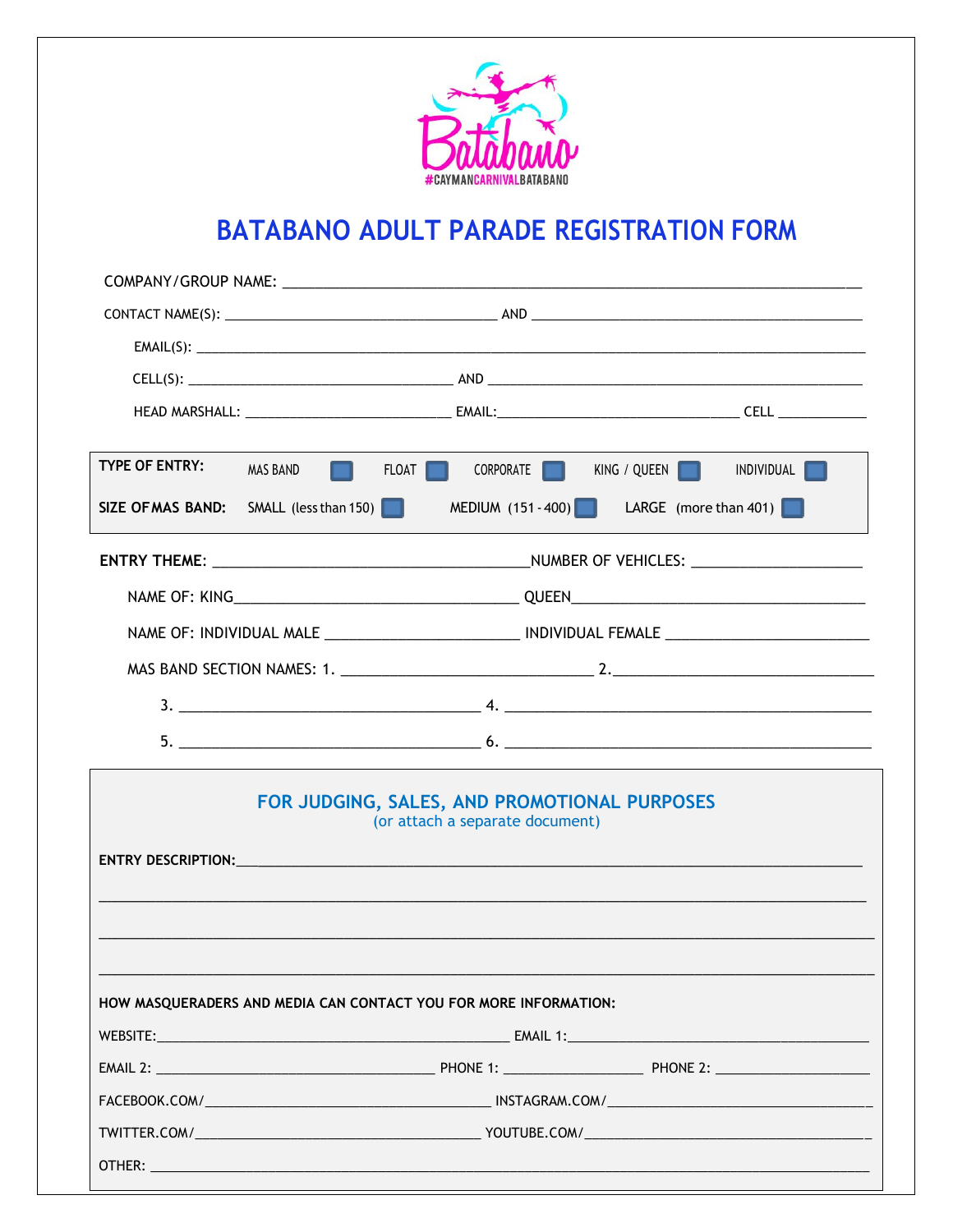# **REGISTRATION FEES (PER SIZE MAS BAND AND ENTRY TYPE):**

SMALL: CI\$300 MEDIUM: CI\$450 LARGE: CI\$600

FLOAT: CI\$350 KING/QUEEN: CI\$250\* INDIVIDUAL: CI\$150\*

*\*Not applicable if any other category is registered and paid for*

| <b>REGISTRATION STATUS</b> |  |              |       |                                                         |  |  |  |  |
|----------------------------|--|--------------|-------|---------------------------------------------------------|--|--|--|--|
|                            |  |              |       |                                                         |  |  |  |  |
| REGISTRATION FEE PAID: YES |  | NO <b>NO</b> |       |                                                         |  |  |  |  |
| AMOUNT PAID: CASH          |  |              | CHECK | OTHER  <br><u> 1990 - Jan Barnett, fransk politiker</u> |  |  |  |  |
|                            |  |              |       |                                                         |  |  |  |  |
|                            |  |              |       |                                                         |  |  |  |  |
|                            |  |              |       |                                                         |  |  |  |  |

### **BATABANO REGISTRATION BENEFITS INCLUDE (BUT ARE NOT LIMITED TO):**

- ✓ Participation in the National Carnival of the Cayman Islands, Cayman Carnival Batabano
- $\checkmark$  Access in the Batabano parade route as approved by the Royal Cayman Islands Police Service (RCIPS)
- $\checkmark$  Liability insurance coverage for use of the parade route (with exemptions)
- $\checkmark$  Use of the Batabano logo on promotional materials
- ✓ Use of the #BatabanoMasBand and #BatabanoCostume hashtags
- ✓ Promotion on Batabano's social media channels: [www.facebook.com/batabanocayman;](http://www.facebook.com/batabanocayman) [www.instagram.com/caymancarnivalbatabano;](http://www.instagram.com/caymancarnivalbatabano) [www.twitter.com/batabano\\_cayman;](http://www.twitter.com/batabano_cayman) and website [www.caymancarnival.com](http://www.caymancarnival.com/)

## **GENERAL RULES & GUIDELINES**

- 1. No Band or Individual will be allowed to participate in the Batabano Adult Costume Parade without formal registration with the Batabano Cayman Carnival Ltd. nonprofit organization.
- 2. A Band will be considered registered upon submission of a signed copy of the Batabano Adult Parade Registration Form along with the appropriate registration fee. Signed Registration Form and Fee must be submitted at least four months prior to the carnival date.
- 3. Masqueraders must be of a minimum age of 18 years and must be attired in the Band's costume. It is against the Law for persons under the age of 18 years to be in the Adult Road Parade.
- 4. Each Band Leader is responsible for the conduct of their band and is required to ensure lawful conduct and strict adherence to the Rules & Guidelines of the Adult Costume Street Parade.
- 5. Costumes formerly used in the Batabano Adult Parade may be used again, but are not eligible for judging.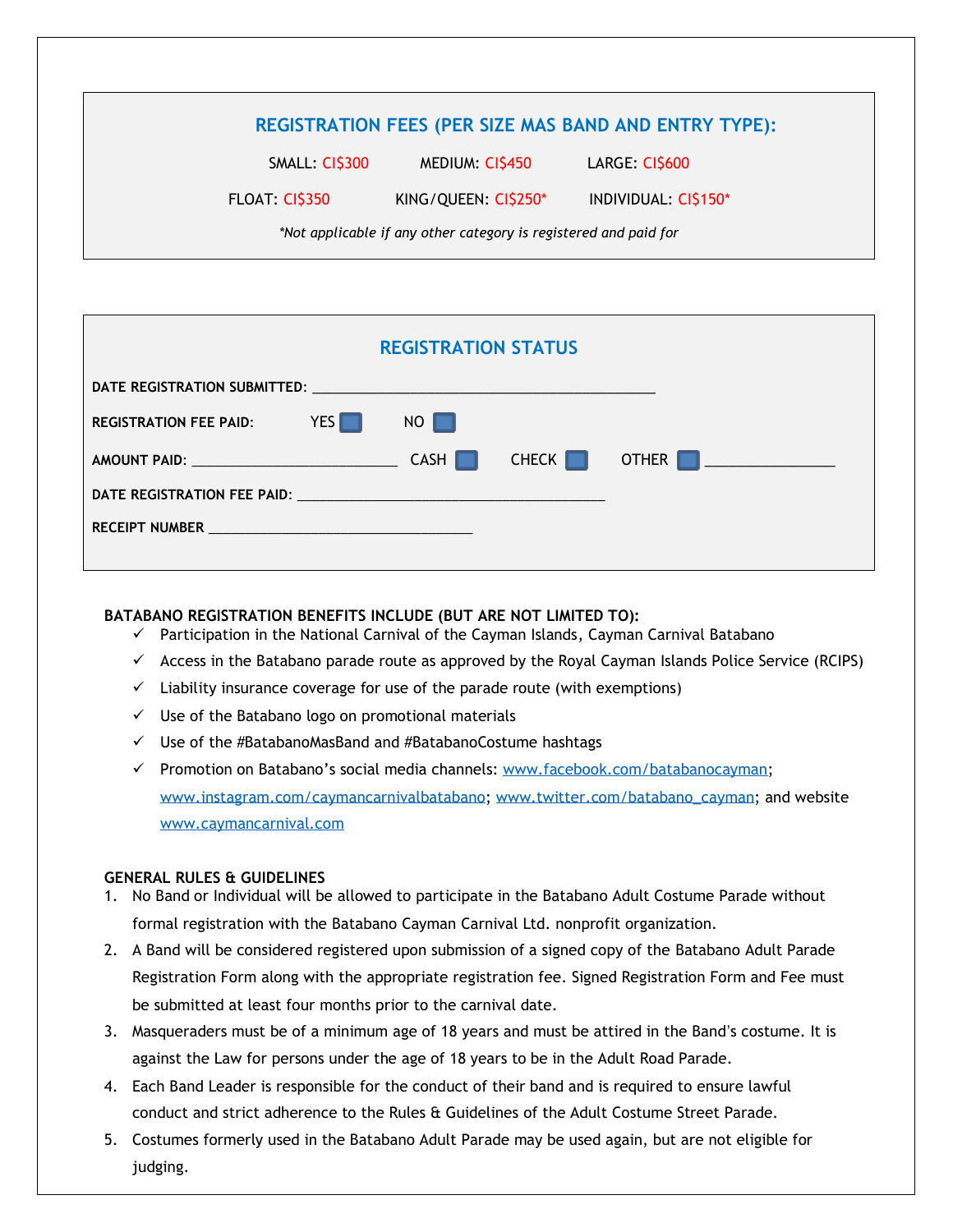- 6. T-shirt bands must include a Mascot. We encourage Band Leaders to accessorize their T-Shirt section with "Carnival decoration" e.g. beads, masks, flags or a headpiece, in-keeping with "pretty mas" standards
- 7. Kings, queens and individuals must be registered in order to be judged. In the event that there are less than three (3) registrations in each category, no judging will occur nor prizes offered.

#### **PARADE RULES AND CONDUCT**

- 1. All masqueraders must be 18 years and over in order to participate in the Adult parade. It is the responsibility of the band leader/Head Marshall to ensure that no persons under the age of 18 years are participating in the Adult Parade.
- 2. Mud or paint "mas", and the spraying of any form of liquid on spectators is not allowed. Anyone in violation of this rule will be requested to leave the band by a Marshall, Batabano Committee member, or the police.
- 3. Public defacement of property, example graffiti, paint, mud is strictly forbidden. Anyone in violation of this rule will be requested to leave the band by a Marshall, Batabano Committee member, or the police.
- 4. The public display of alcohol will not be tolerated. Band leaders/Marshalls are to ensure that cups, bottles etc are provided. Individuals in violation of this rule will be requested to leave the band by any Marshall, Batabano Committee Member, or the police.
- 5. Band members/masqueraders are all required to refrain from improper conduct and public indecency, per the laws of the Cayman Islands.
- 6. For the general safety of masqueraders and spectators, band leaders and masqueraders must comply with any instructions given by official Marshalls, Batabano Committee members, or the police.
- 7. The RCIPS is the final authority and have the right to remove/arrest anyone in violation of the above Rules and/or laws of the Cayman Islands.

#### **VEHICLE REGISTRATION**

- 1. The vehicle registration number of all vehicles that will be used by the bands in the parade must be given to the CCB Committee the week before the parade. A deadline will be provided to all registered bands/groups.
- 2. Each of these vehicles will be given an official Batabano permit, which must be clearly displayed during the parade.
- 3. Only non-alcoholic branded vehicles are permitted to take part in the Parade.
- 4. The number and kinds of vehicle(s) permitted with a registered band are as follows:
	- ➢ Small band ………… 2 refreshment trucks and 1 music truck
	- ➢ Medium band ………… 3 refreshment trucks and 2 music trucks
	- ➢ Large Band ………… 4 refreshment trucks and 2 music trucks
- 5. It is the responsibility of all band leaders to ensure that the vehicles being used in the parade are properly licensed and the drivers of these vehicles are themselves duly licensed.
- 6. CCB will take absolutely no responsibility or liability if a vehicle or driver is not properly licensed according to law, and each individual band leader hereby fully indemnifies CCB in respect of any damage, loss and or liability that may arise as a result of having either an unlicensed driver or motor vehicle on the road, contrary to the rules and regulations herein.